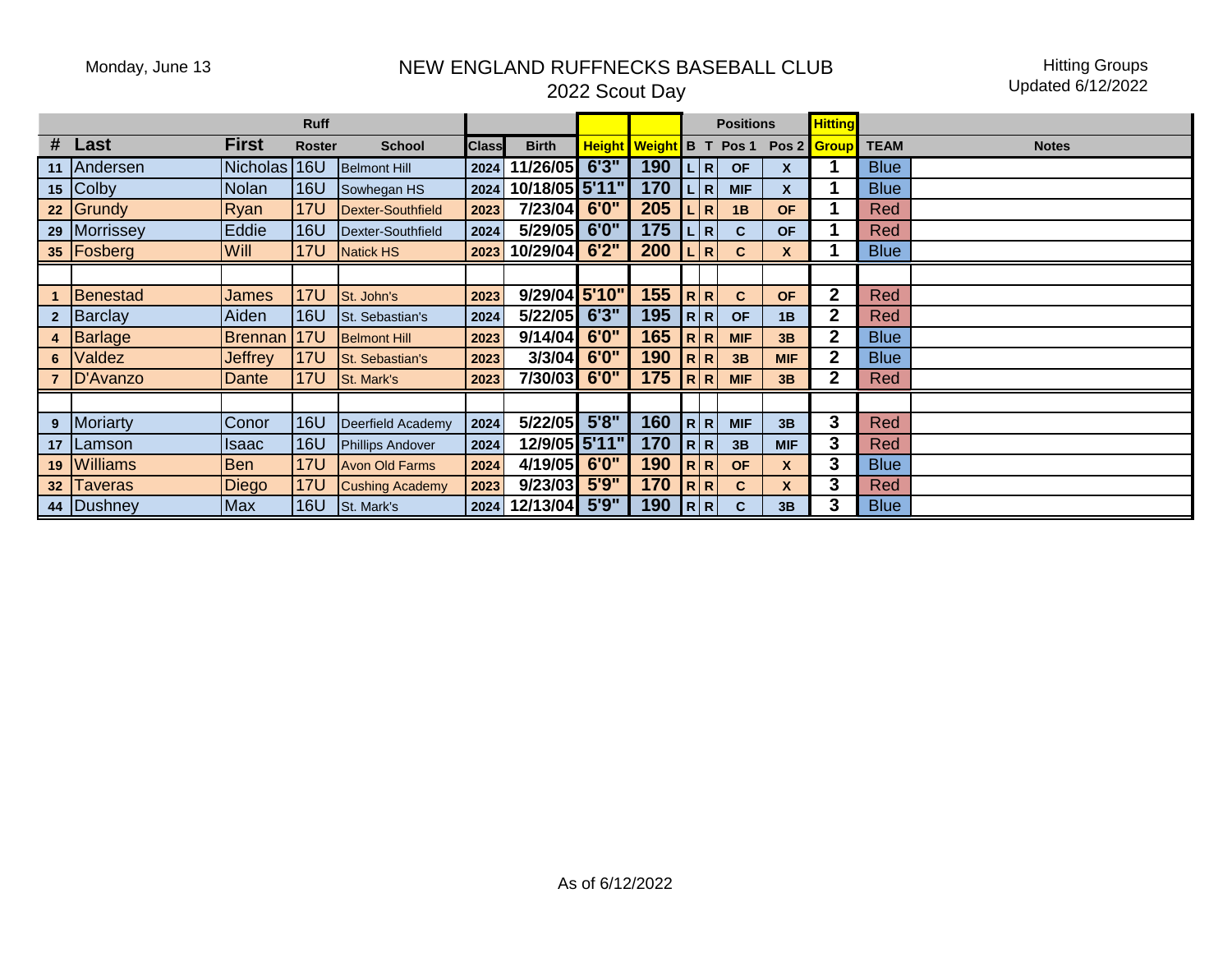## Monday, June 13 NEW ENGLAND RUFFNECKS BASEBALL CLUB

Hitting Groups Updated 6/12/2022

|  | 2022 Scout Day |  |
|--|----------------|--|
|--|----------------|--|

| <b>Ruff</b>     |                 |               |               |                          |              |               |       |                                | <b>Positions</b> |           |               | <b>Hitting</b> |             |              |
|-----------------|-----------------|---------------|---------------|--------------------------|--------------|---------------|-------|--------------------------------|------------------|-----------|---------------|----------------|-------------|--------------|
| #               | Last            | <b>First</b>  | <b>Roster</b> | <b>School</b>            | <b>Class</b> | <b>Birth</b>  |       | <b>Height Weight B T Pos 1</b> |                  |           |               | Pos 2   Group  | <b>TEAM</b> | <b>Notes</b> |
|                 |                 |               |               |                          |              |               |       |                                |                  |           |               |                |             |              |
|                 | Auren           | <b>Jeremy</b> | <b>16U</b>    | Framingham HS            | 2024         | 2/26/06       | 5'8'' | 145                            | . I R            | <b>OF</b> | <b>P-RHP</b>  |                | Red         |              |
| 3               | Gomez           | Max           | <b>17U</b>    | <b>Phillips Andover</b>  | 2023         | 6/30/04 5'11" |       | 170                            | . I L            | <b>OF</b> | X             |                | X.          |              |
| 5               | <b>Holcombe</b> | <b>Huxley</b> | <b>17U</b>    | <b>Worcester Academy</b> | 2023         | 10/3/03 6'5"  |       | 185                            | V L              | <b>OF</b> | <b>P-LHP</b>  |                | Red         | 9R           |
|                 | 13 Grady        | <b>Trevor</b> | 17U           | <b>Phillips Andover</b>  | 2023         | 5/10/04 5'10" |       | 180                            | L R              | 1B        | <b>OF</b>     |                | <b>Blue</b> |              |
| 26 <sub>1</sub> | <b>Milewski</b> | John          | <b>17U</b>    | <b>Belmont Hill</b>      | 2023         | 9/28/04       | 6'6'' | 220                            | .lR              |           | Pitch P-RHP   |                | 3R          |              |
|                 | 34 deBenedictis | Matthew 16U   |               | <b>Phillips Andover</b>  | 2025         | 3/19/06 5'11" |       | 165                            | . I R            |           | Pitch   P-RHP |                | 8B          |              |
|                 |                 |               |               |                          |              |               |       |                                |                  |           |               |                |             |              |
| 6               | Bibbo           | Nolan         | <b>16U</b>    | <b>Belmont Hill</b>      | 2024         | 7/26/05       | 6'0"  | 170                            | $R$ R            | <b>OF</b> | <b>P-RHP</b>  | 5              | Red         | 7R           |
|                 | 13 Messer       | Lucas         | <b>16U</b>    | Framingham HS            | 2024         | 12/1/05       | 5'8'' | 175                            | R R              | C         | <b>OF</b>     | 5              | <b>Blue</b> |              |
|                 | 20   Liebenthal | <b>Oren</b>   | <b>16U</b>    | <b>Wellesley HS</b>      | 2023         | 11/13/05      | 6'2'' | 205                            | R R              | 1B        | <b>P-RHP</b>  |                | <b>Blue</b> |              |